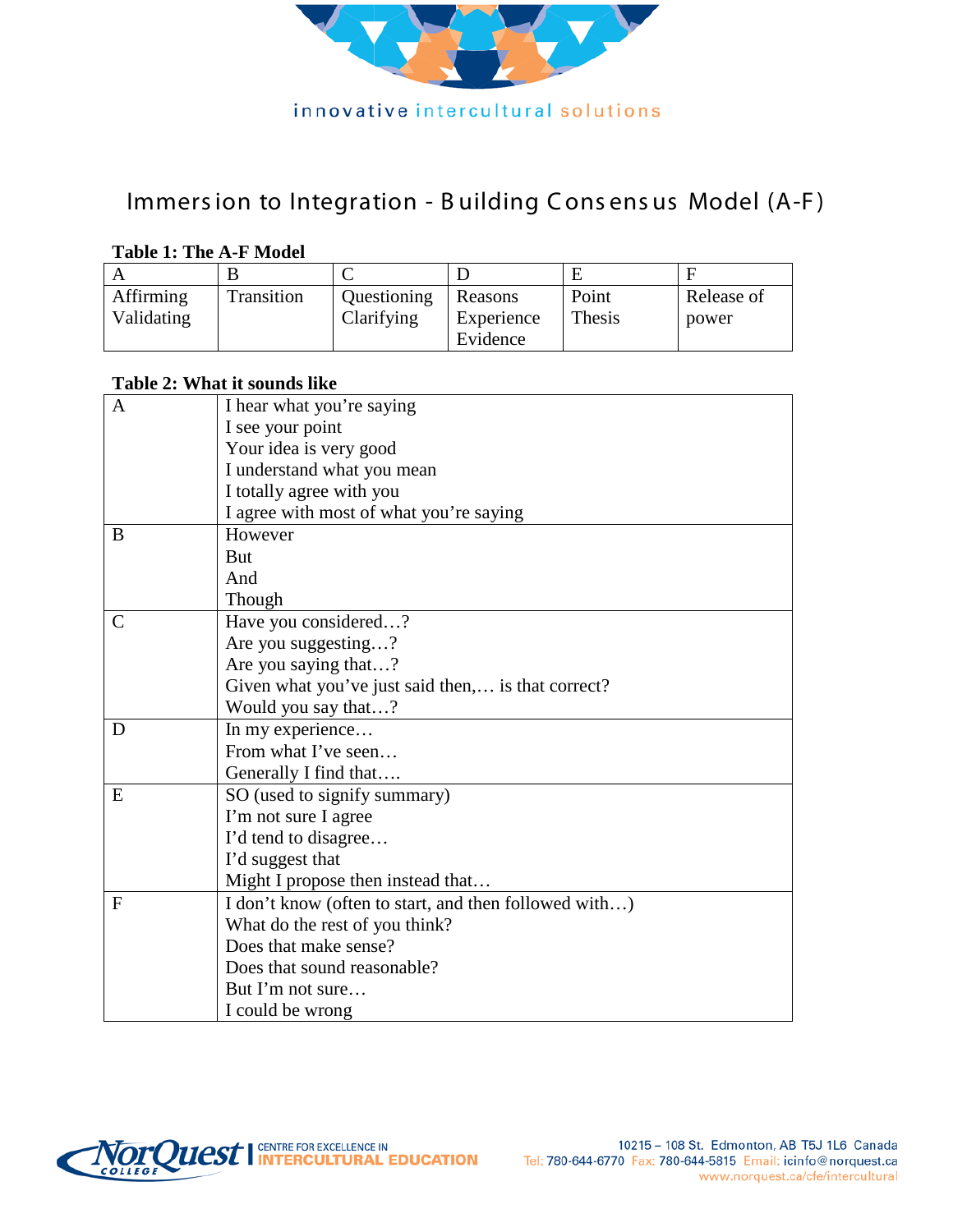

### **Table 3: Common patterns**

| Pattern 1 | $A \rightarrow B \rightarrow C \rightarrow D \rightarrow E \rightarrow F$ |
|-----------|---------------------------------------------------------------------------|
| Pattern 2 | $A \rightarrow C \rightarrow E \rightarrow D \rightarrow F$               |
| Pattern 3 | $A \rightarrow B \rightarrow E \rightarrow D \rightarrow F$               |
| Pattern 4 | $A \rightarrow B \rightarrow D$ (E implied) $\rightarrow F$               |